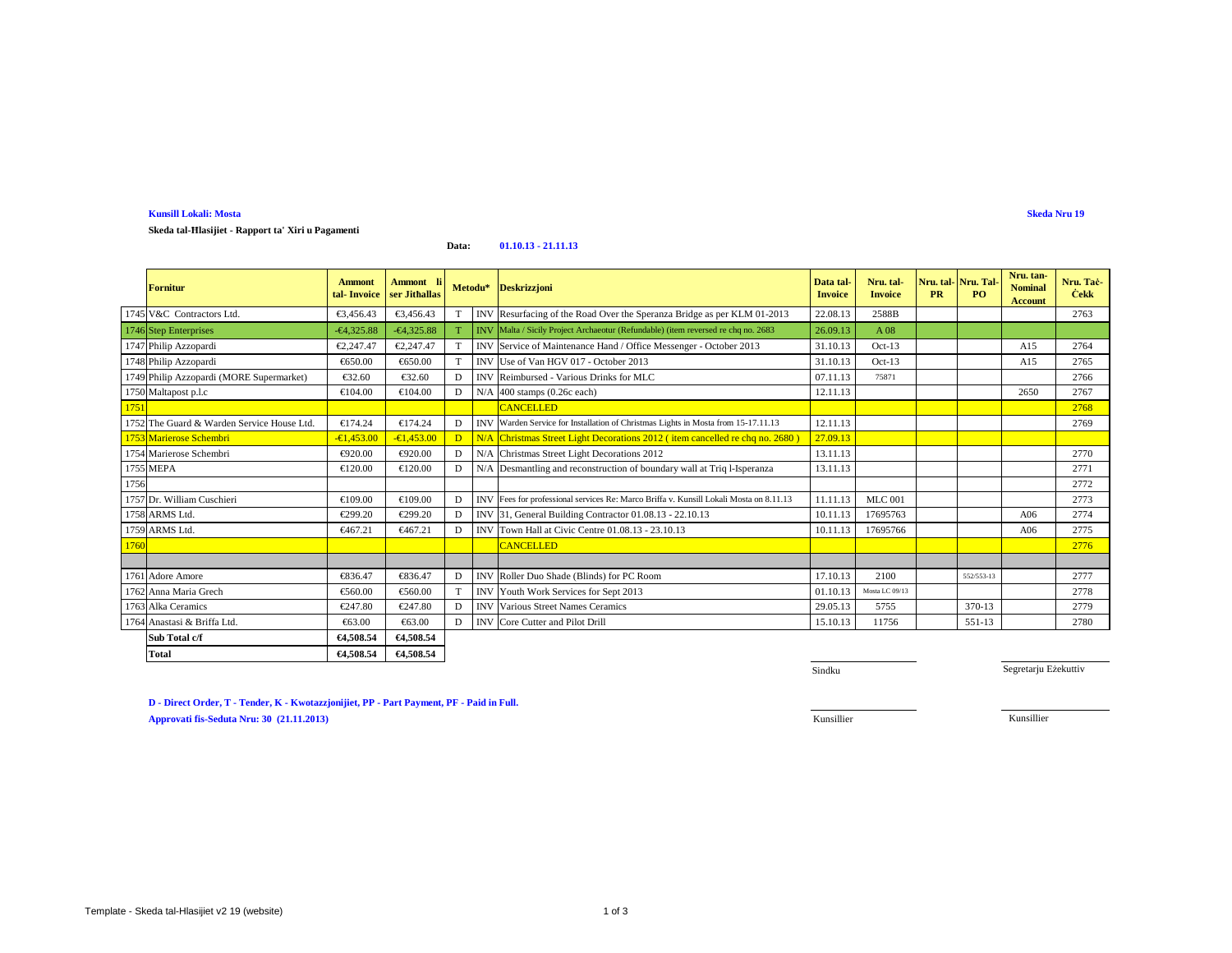# **Kunsill Lokali: Mosta**

**Skeda tal-Ħlasijiet - Rapport ta' Xiri u Pagamenti**

#### **Data:01.10.13 - 21.11.13**

|      | <b>Fornitur</b>                               | <b>Ammont</b> tal-<br><b>Invoice</b> | Ammont li<br>ser Jithallas |   | Metodu*    | <b>Deskrizzjoni</b>                                                    | Data tal-<br><b>Invoice</b> | Nru. tal-<br><b>Invoice</b> | Nru. tal-Nru. Tal-<br><b>PR</b> | P <sub>O</sub> | Nru. tan-<br><b>Nominal</b><br><b>Account</b> | Nru. Tač-<br><b>Čekk</b> |
|------|-----------------------------------------------|--------------------------------------|----------------------------|---|------------|------------------------------------------------------------------------|-----------------------------|-----------------------------|---------------------------------|----------------|-----------------------------------------------|--------------------------|
|      | 1765 Calleja Ltd.                             | €16.05                               |                            | D |            | <b>INV</b> LED Ball Bulb                                               | 10.10.13                    | 70006292                    |                                 | 571-13         |                                               | 2781                     |
| 1766 |                                               | $-64.25$                             | €11.80                     | D | <b>INV</b> | Credit Note of Mini Spiral                                             | 30.10.13                    | 60000655                    |                                 |                |                                               | 2781                     |
|      | 1767 Calleja Ltd.                             | €21.63                               |                            | D |            | <b>INV</b> Sockets and Switches forPC Room                             | 30.10.13                    | 70006966                    |                                 | 564-13         |                                               | 2782                     |
|      | 1768 Calleja Ltd.                             | €110.74                              |                            | D | <b>INV</b> | 15mtrs of trunking with seperators and covers for PC Room              | 18.10.13                    | 70006610                    |                                 | 555-13         |                                               | 2782                     |
|      | 1769 Calleja Ltd.                             | €2,049.66                            |                            | D |            | INV Light lanterns for Gnen Blata l' Gholja                            | 18.10.13                    | 70006617                    |                                 | $463 - 13$     |                                               | 2782                     |
|      | 1770 Calleja Ltd.                             | €46.09                               | €2.228.12                  | D |            | <b>INV Various Sockets for PC Room</b>                                 | 22.10.13                    | 70006684                    |                                 | 557-13         |                                               | 2782                     |
|      | 1771 Daniela Camoin                           | €1,174.75                            | €1.174.75                  | K |            | INVIYouth Worker Service for Artistic Dialogue Project Feb - Sept 2013 | 11.11.13                    |                             |                                 |                |                                               | 2783                     |
|      | 1772 Dennis Scicluna                          | €500.00                              | €500.00                    | D | <b>INV</b> | Weed Cutting a Triq il-Bisbizija, Mosta                                | 14.10.13                    | 27808                       |                                 | 549-13         |                                               | 2784                     |
|      | 1773 Rebecca Pirotta (Ellipse)                | €200.00                              | €200.00                    | D | <b>INV</b> | Fet Ghasel Band Performance                                            | 7.10.13                     |                             |                                 | 504-13         |                                               | 2785                     |
|      | 1774 Ell's Urband Services Ltd.               | €856.90                              |                            | T | <b>INV</b> | Patching in Triq il-Bdoti                                              | 16.09.13                    | M12-10                      |                                 |                |                                               | 2786                     |
|      | 1775 Ell's Urband Services Ltd.               | €2.199.50                            |                            | T |            | INV Patchingin Triq Alofju Wignacourt                                  | 16.09.13                    | M12-03                      |                                 |                |                                               | 2786                     |
|      | 1776 Ell's Urband Services Ltd.               | €1.392.90                            |                            | T | <b>INV</b> | Patchingin Triq il-Ballata                                             | 16.09.13                    | M12-04                      |                                 |                |                                               | 2786                     |
|      | 1777 Ell's Urband Services Ltd.               | €3,250.00                            |                            | T |            | INV Patchingin Triq il-Familja Cumbo                                   | 16.09.13                    | M12-05                      |                                 |                |                                               | 2786                     |
|      | 1778 Ell's Urband Services Ltd.               | €1,387.50                            | €9,086.80                  |   | INV        | Patching in Triq S. Fiteni                                             | 16.09.13                    | M12-06                      |                                 |                |                                               | 2786                     |
|      | 1779 Environmental Landscapes Consortium Ltd. | €3.380.83                            | €3,380.83                  |   | <b>INV</b> | Cleaning & Maintenance of Paks and Gardens Aug 2013                    | 31.08.13                    | 9958                        |                                 |                |                                               | 2787                     |
|      | 1780 Frankie Mifsud                           | €831.25                              | €831.25                    |   | <b>INV</b> | Maintenance & Ceaning for the Public Convenience Aug 2013              | 31.08.13                    | 15                          |                                 |                |                                               | 2788                     |
|      | 1781 Galea Curmi                              | €408.81                              | €408.81                    | T | <b>INV</b> | Contract Manager de August 2013                                        | 30.08.13                    | 2591                        |                                 |                |                                               | 2789                     |
|      | 1782 Golden Gate Co. Ltd.                     | €16.02                               | €16.02                     | D |            | <b>INV</b> Flip Chartand Marker                                        | 10.09.13                    | 419045                      |                                 | 522-13         |                                               | 2790                     |
|      | 1783 Perit Joseph Attard                      | €672.59                              | €672.59                    |   | <b>INV</b> | Certificaton of Resurfacing of Streets PPP 2 - Triq Salvu Barbara      | 23.09.13                    | 5                           |                                 |                |                                               | 2791                     |
|      | 1784 Josie Silencers - Joseph Sant            | €325.00                              | €325.00                    | D |            | INV Supply of road barriers                                            | 16.09.13                    | 2807                        |                                 | 510-13         |                                               | 2792                     |
|      | Sub Total c/f                                 | €18,835.97                           | €18,835.97                 |   |            |                                                                        |                             |                             |                                 |                |                                               |                          |
|      | Sub Total b/f (page 1 of 2)                   | €4,508.54                            | €4,508.54                  |   |            |                                                                        |                             |                             |                                 |                |                                               |                          |

**1** Sindku

**D - Direct Order, T - Tender, K - Kwotazzjonijiet, PP - Part Payment, PF - Paid in Full.**

**€23,344.51 €23,344.51**

€23,344.51

Kunsillier

Kunsillier

Segretarju Eżekuttiv

**Total**